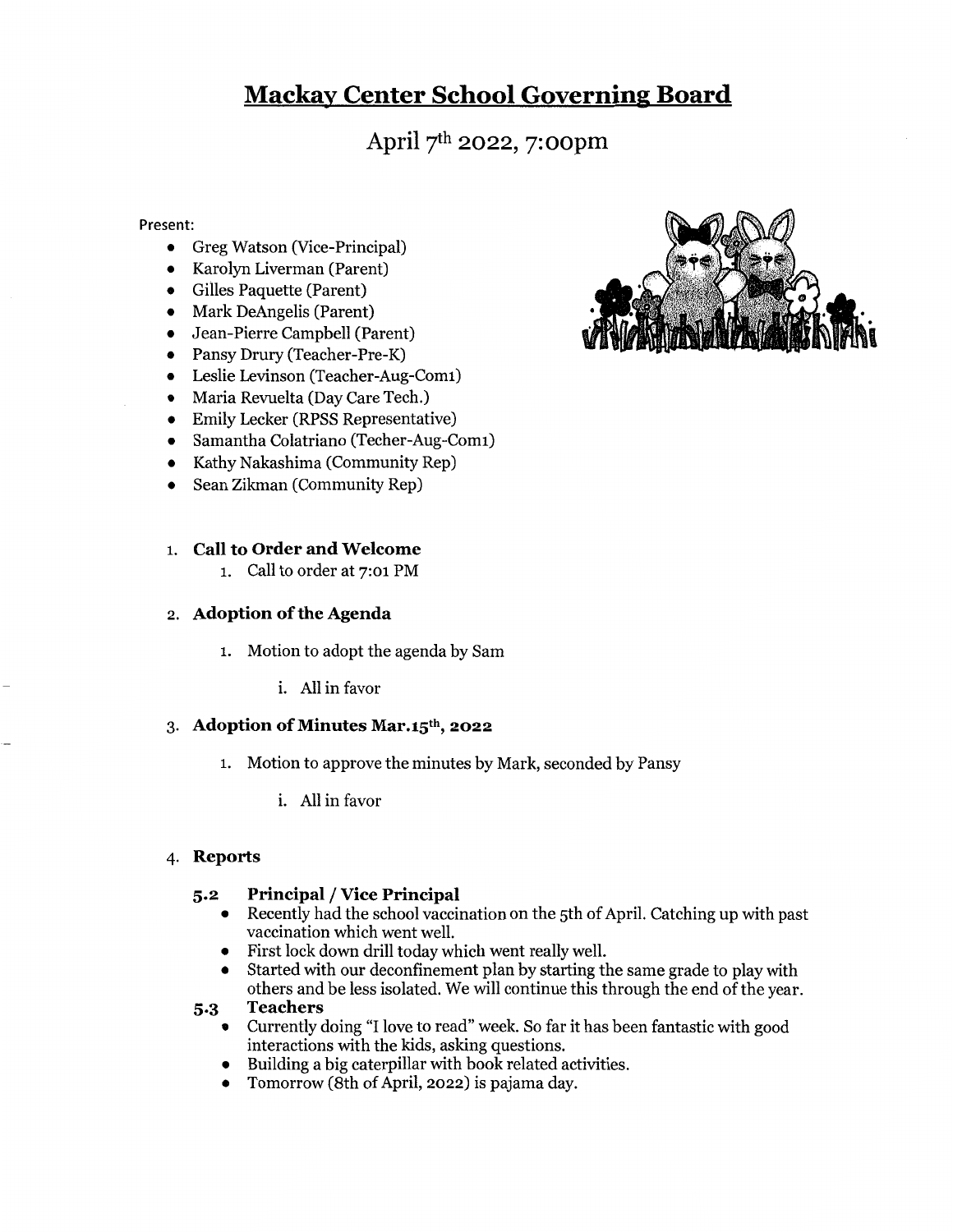# Mackav Center School Governine Board

# April 7th 2022, 7:oopm

### 5.4 RPSS

- Admissions for new students have been extended as we still have space for pre-k and k.
- 5.7 Habilitas
	- The campaign is doing very well. Some of the larger gifts might need to be repurposed.

## 5. New Business

## 6.1 Resolution for approval of government subsidized Pre-k for 2022-2023

• Motion moved by Gilles Paquette and seconded by Jean-Pierre o All in favor

# 6. Field Trips & Fundraisers

# 7.1 To Ratify

- DéfiSportif
	- <sup>o</sup> No costs to the parents, all transportation is paid for.
	- o Track events on Monday
	- o Ball hockey on Tuesday
	- o Highschool track on Thursday
	- o Elementary socker on Friday
	- o Motion to ratify by Pansy seconded by Jean-Pierre
		- **a** All in favor

## 7.2 Field Trips: (Local Community Walking Trips, Defi Sportif, Halo Race)

- Motion to allow teacher to bring the children on local field trips moved by Leslie, seconded by Pansy
	- o All in favor
- Halo Race
	- o All elementary/high school in the GMA meet at mont royal for activities.
	- o Approximately 50 students will be going on the  $11$ th/ $12$ th.
	- <sup>o</sup> No costs to the parents
	- o Moved to approve Sam, seconded by Mark
		- All in favor
- Grade <sup>4</sup> trip to the eco museum
	- o Booked for the June 22nd, tentatively
	- <sup>o</sup> Approximately 42 students will be attending
	- <sup>o</sup> No costs to the parents, transportation is covered.
	- o Moved to approve by Pansy, seconded by Sam
		- $\blacksquare$  All in favor
- ® Trip to lower canada college for skating on the ice
	- o buddy up with the leadership student at the college
	- o Potential dates for the first 2 weeks of May
	- <sup>o</sup> No costs to the parents, transportation is covered.
	- o Moved to approve by Gilles, seconded by Mark